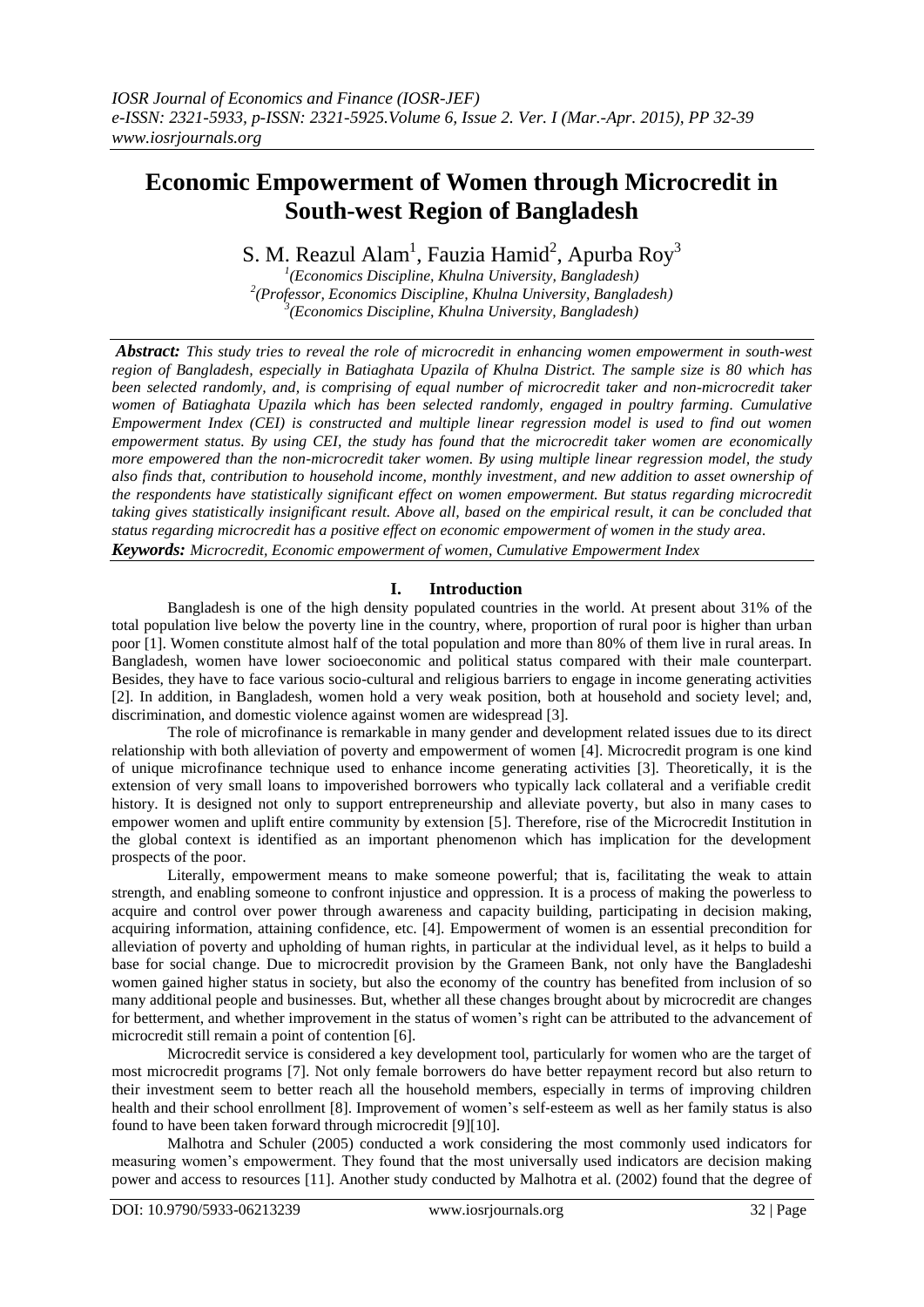decision-making power is generally measured by looking into women's decisions regarding financing, resource, allocation, spending, social and domestic matters, and child-related issues. Women's access to resources also indicates their empowerment. It is generally measured by considering women's access to and control over cash, household income and assets, unearned income, welfare receipts, household budget and participation in paid employment. The third frequently used indicator of empowerment is that of women's mobility and freedom of movement [12].

Economic empowerment of women in Bangladesh is a crucial factor for the development of the country. For this reason, both NGOs and GOs have taken different entrepreneurial program for development of rural poor women. They aim to do so through creating social awareness, improving education and health status, and alleviating poverty [13]. This is because, lack of, education, land ownership, proper knowledge and training create problems to become empowered due to weak ability to utilize the taken credit in rural areas of Bangladesh [14]. In investigating how microcredit empowers women in Bangladesh, Pitt et al. (2003) find that, women's participation in microcredit programs helps to increase women's empowerment by taking a greater role in household decision making, having greater access to financial and economic resources, having greater social network, and having greater freedom of mobility [15]. In addition, microcredit program participation has only a limited direct effect in increasing women's access to choose enhancing resources, but has a much stronger effect in increasing women's ability to exercise their right in intra-household processes. Consequently, program participation is able to increase women's welfare and possibility to reduce male bias in welfare outcomes, particularly in poor households [16].

Using a cumulative empowerment index (CEI) of six empowerment indicators, Parveen and Leonhäuser (2005) find that the majority of rural women in Bangladesh have a very low to moderate (82%) level of empowerment. Besides, multiple regression analysis shows that there are strong positive effects of formal and non-formal education, information media exposure and spatial mobility on women's CEI, while traditional socio-cultural norms have a strong negative effect [17].

As women are nearly half of the population in Bangladesh, they are crucial human resource of the country. They lack sufficient employment opportunity, power of taking decision, ownership of wealth, health facility and enough nutrition. The scenario is more acute in rural areas. The main goal of microcredit program is to alleviate poverty and provide better living to the poor people. Most of the clients of microcredit are women; who, through taking microcredit, engage in different sectors; which, thereby, lead them to change their economic condition. Many women are becoming self employed and providing extra income to their family by engaging in various income generating activities. This study, therefore, tries to find out the role of microcredit on economic empowerment of women in the south-west region of Bangladesh.

# **II. Methodology**

## **2.1 Study area selection and data collection**

This study is both qualitative and quantitative research in nature. In order to accomplish the objective of the study, study area has been selected using multistage sampling technique. In the first stage, Khulna District has been selected from the south-west region of Bangladesh. Then, Batiaghata Upazila has been selected purposively from the nine upazilas of Khulna District. Batiaghata Upazila has seven unions. For the purpose of the study, Jalma Union has been randomly selected from these unions. Jalma Union has 31 villages; from these, Jharvanga and Chakrakhali have been randomly selected as the study area for this research work.

For conducting the research both primary and secondary data have been collected. Primary data for the study have been collected through field investigation and field survey; whereas, secondary data have been gathered from published documents such as journals, reports, thesis papers and other internet documents on micro credit related issues.

#### **2.2 Sampling technique and data collection**

Firstly, microcredit providing organizations, namely, ASA, Grameen Bank, Palli Daridro Bimocon Foundation (PDBF), and BRDB, which provide credit to the poultry farmers in the study area, have been selected for this study. Next, women engaged in poultry farming have been selected, which, comprise of both microcredit takers and non-takers. Then, random sampling technique has been applied to select the sample in the study area namely, Jharvanga and Chakrakhali villages. Here, population related to microcredit taking is 125; wherefrom, 40 respondents have been randomly selected. On the other hand, population related to nonmicrocredit taking is approximately 100; wherefrom, 40 respondents have been randomly selected. Thus, total sample size of the study is 80; the distribution of sample is being shown in Table 1.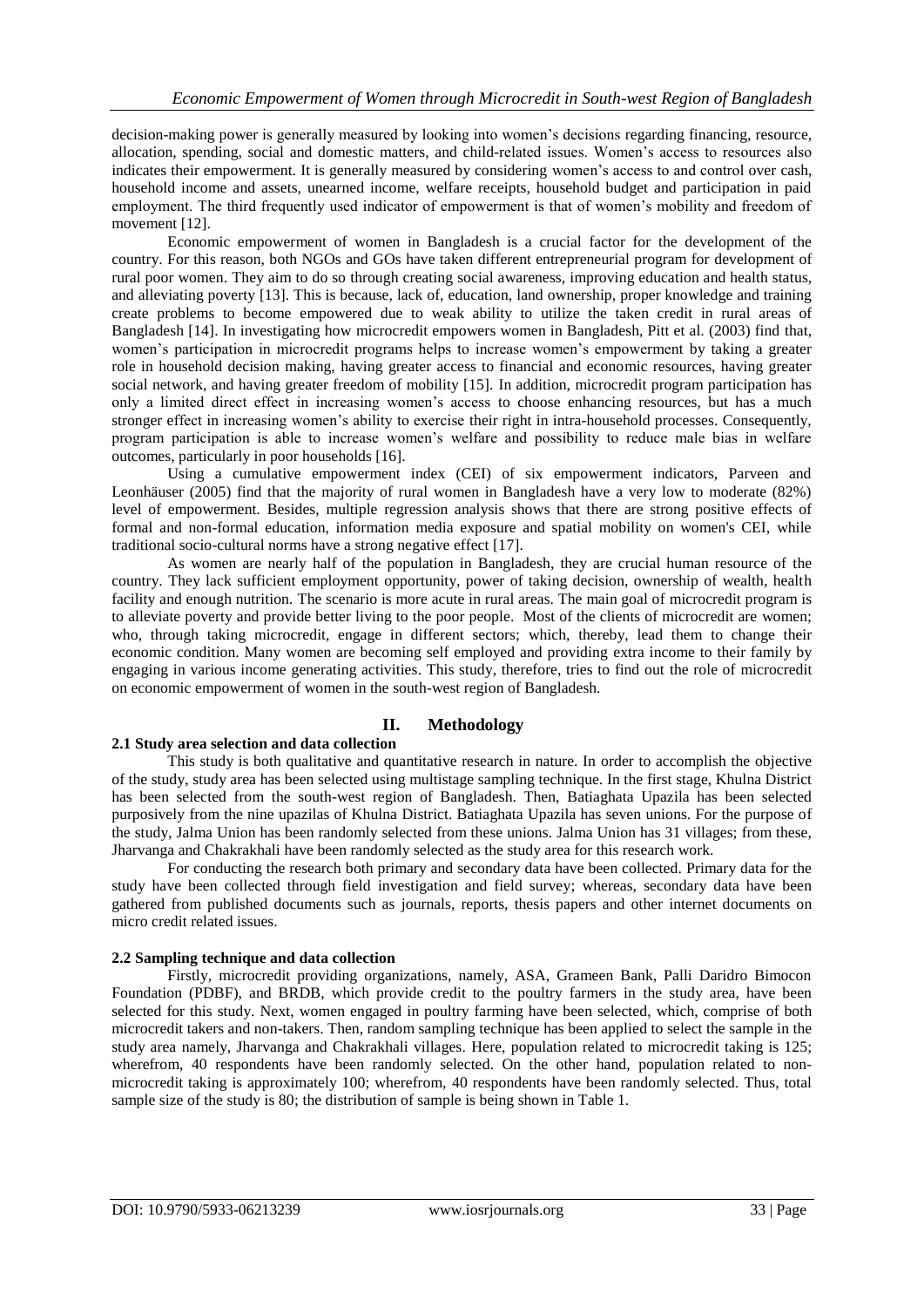|                 | rapic room, repairing size albertoarde |           |
|-----------------|----------------------------------------|-----------|
| Name of village | Category of sample                     | Frequency |
|                 | Women taking micro credit              |           |
| Jharvanga       | Women not taking micro credit          | 20        |
| Chakrakhali     | Women taking micro credit              |           |
|                 | Women not taking micro credit          | 20        |
|                 | Total                                  | 80        |

| Table No. 1: Sample size distribution |  |
|---------------------------------------|--|
|---------------------------------------|--|

Source: Researchers' compilation based on field survey (2014)

Data have been collected in various ways for study purpose. These are personal interview method, focus group discussion, and observation method. Interview method and FGD method have been used to collect various information and data from the women. For this reason, questionnaire has been prepared, pre-tested, and finalized after eliminating the errors encountered in the pre-testing stage. Observation method has been applied to conduct overall survey for obtaining some relevant and necessary data.

## **2.3 Data analysis**

After collecting, data has been sorted, filtered and placed in tabular form to present the same in an organized manner to make them more illustrative and explanatory. Statistical tools used for the study comprise of mean, index, regression, t-test and other calculations. Computer package like Microsoft office and statistical software such as SPSS v17, STATA v 12.1 have been used to analyze the data. Some of the approaches used for data processing and analyzing are hereby described.

## **2.3.1 Priority index (P.I)**

The respondents are asked to prioritize the limitations of microcredit with five-point scale. The formula of P.I is given below:

| $P.I = \sum S_i f_i/n$        | [where, $(0 \leq P.I \leq 1)$ ] |  |
|-------------------------------|---------------------------------|--|
| Where, $P.I =$ Priority index |                                 |  |

 $S_i$  = Scale value of i<sup>th</sup> priority

 $f_i$  = Frequency of i<sup>th</sup> priority

 $n = Total number of observations$ 

| $1$ and $1$ v. $2$ . I Holly much $(1 \cdot 1)$ |                         |
|-------------------------------------------------|-------------------------|
| Priority by type                                | Scale value of priority |
| $1st$ priority                                  | $S = 1.00$              |
| $2nd$ priority                                  | $S = 0.75$              |
| $3rd$ priority                                  | $S=0.50$                |
| $4th$ priority                                  | $S = 0.25$              |
| $5th$ priority                                  | $S = 0.00$              |
|                                                 |                         |

**Table No. 2: Priority index (P.I)**

Source: Researchers' compilation

The limitations of microcredit used to construct priority index according to the responses of the sample are as follows, high interest rate, small loan size, unfavorable repayment system, problematic system of group dynamics, and lack of skill.

#### **2.3.2 Cumulative empowerment index (CEI)**

A cumulative empowerment index (CEI) is developed by adding the obtained scores regarding seven economic empowerment indicators. These indicators combine both quantitative and qualitative data to get a complete idea of women empowerment. The quantitative part corresponds to five categories e.g.,  $1 = \text{very low}$ and  $5 =$  very high. Each indicator is assigned a quantitative rank from 1 to 5 according to the total score for each empowerment indicator received from its sub-indicators based on the field survey.

The qualitative dimension is formed to rank the key seven indicators from total scores assigned by some focus group participants where 7 represent 'very important' and 1 represents 'least important'. The rank order is made based on total scores attaining from ranking of the individual indicator in focus group. Maxwell (1996) followed this procedure to measure food insecurity by developing a cumulative food security index. Parveen and Leonhäuser (2005) also followed the same process to measure women empowerment by developing a cumulative empowerment index. The CEI for the purpose of present study is constructed based on the cumulative food security index of Maxwell (1996) and the cumulative empowerment index of Parveen and Leonhäuser (2005).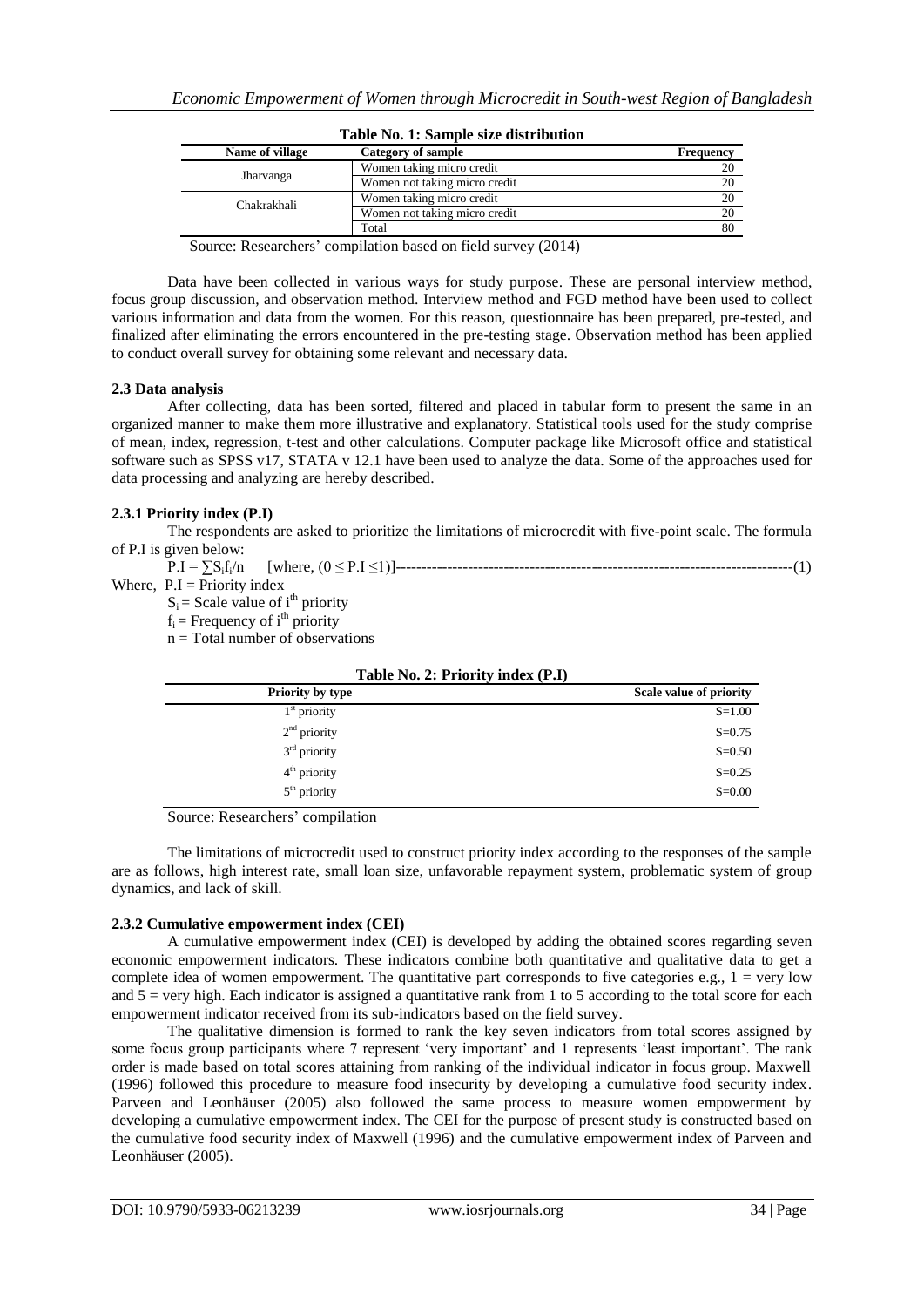|                                                                                                                                                                          |                                                                                                                 | Table No. 3: Indicators of measuring economic empowerment of women |                                     |                         |                                                   |
|--------------------------------------------------------------------------------------------------------------------------------------------------------------------------|-----------------------------------------------------------------------------------------------------------------|--------------------------------------------------------------------|-------------------------------------|-------------------------|---------------------------------------------------|
| <b>Indicators</b>                                                                                                                                                        | Point                                                                                                           | <b>Measurement unit</b>                                            | <b>Indicators</b>                   | Point                   | <b>Measurement unit</b>                           |
|                                                                                                                                                                          | <b>Scale</b>                                                                                                    |                                                                    |                                     | <b>Scale</b>            |                                                   |
|                                                                                                                                                                          | 1                                                                                                               | In the range 1-20%                                                 |                                     |                         | Training at household level                       |
| a. Contribution                                                                                                                                                          | 2                                                                                                               | In the range $21-40%$                                              | e. Access to                        | $\overline{\mathbf{c}}$ | Training at community level                       |
| to household                                                                                                                                                             | 3                                                                                                               | In the range $41-60%$                                              | resources                           | 3                       | Training from NGO                                 |
| income                                                                                                                                                                   | 4                                                                                                               | In the range $61-80%$                                              | iii. Training                       | $\overline{4}$          | Training from two or more than two NGOs           |
|                                                                                                                                                                          | 5                                                                                                               | In the range $81-100%$                                             |                                     | 5                       | Training from GO                                  |
|                                                                                                                                                                          | 1                                                                                                               | <b>BDT 1-500</b>                                                   |                                     | 1                       | Using one tool                                    |
|                                                                                                                                                                          | $\overline{c}$                                                                                                  | BDT 501-1000                                                       | e. Access to                        | $\overline{c}$          | Using two tools                                   |
|                                                                                                                                                                          | 3                                                                                                               | BDT 1001-1500                                                      | resources                           | 3                       | Using three tools                                 |
| b. Monthly<br>savings<br>c. Monthly<br>investment<br>d. New addition<br>to asset<br>ownership of the<br>respondent<br>e. Access to<br>resources<br>i. Nutritious<br>food | 4                                                                                                               | BDT 1501-2000                                                      | iv. Production<br>tools             | $\overline{4}$          | Using four tools                                  |
|                                                                                                                                                                          | 5                                                                                                               | BDT 2001-2500                                                      |                                     | 5                       | Using five or more tools                          |
|                                                                                                                                                                          | 1                                                                                                               | <b>BDT 1-500</b>                                                   | e. Access to                        | 1                       | Selling of 1-20% of produced product              |
|                                                                                                                                                                          | 2                                                                                                               | <b>BDT 501-1000</b>                                                | resources                           | $\overline{\mathbf{c}}$ | Selling of 21-40% of produced product             |
|                                                                                                                                                                          | 3                                                                                                               | BDT 1001-1500                                                      | v. Selling of                       | 3                       | Selling of 41-60% of produced product             |
|                                                                                                                                                                          |                                                                                                                 | BDT 1501-2000                                                      | produced                            | $\overline{4}$          | Selling of 61-80% of produced product             |
|                                                                                                                                                                          | 5                                                                                                               | BDT 1501-2000                                                      | products                            | 5                       | Selling of 81-100% of produced product            |
|                                                                                                                                                                          | 1                                                                                                               | <b>BDT 1-5000</b>                                                  | f. Capacity                         | 1                       | Collecting money at high interest rate            |
|                                                                                                                                                                          |                                                                                                                 | BDT 5001-10000                                                     | building to cope                    | $\overline{c}$          | Collecting money at low interest rate             |
|                                                                                                                                                                          |                                                                                                                 | BDT 10001-15000                                                    | with household                      | 3                       | Collecting money from relatives/neighbors/friends |
|                                                                                                                                                                          | 4                                                                                                               | BDT 15001-20000                                                    | shocks                              | $\overline{4}$          | Collecting money from family members              |
|                                                                                                                                                                          | $\overline{\mathcal{L}}$<br>$\overline{c}$<br>3<br>5<br>$\mathbf{1}$<br>$\overline{c}$<br>3<br>4<br>5<br>1<br>2 | BDT 20001-25000                                                    |                                     | 5                       | Collecting money by own finance                   |
|                                                                                                                                                                          |                                                                                                                 | One meal a day                                                     |                                     | $\mathbf{1}$            | No participation                                  |
|                                                                                                                                                                          |                                                                                                                 | Two meals a day                                                    | g. Frequency of<br>participation in | $\overline{2}$          | Rare participation                                |
|                                                                                                                                                                          |                                                                                                                 | Three meals a day                                                  | socio economic                      | 3                       | Occasional participation                          |
|                                                                                                                                                                          |                                                                                                                 | Four meals a day                                                   | activities                          | 4                       | Sometimes participation                           |
|                                                                                                                                                                          |                                                                                                                 | Five meals a day                                                   |                                     | 5                       | Frequent participation                            |
|                                                                                                                                                                          |                                                                                                                 | Production related information from 1 source                       |                                     |                         |                                                   |
| e. Access to                                                                                                                                                             |                                                                                                                 | Production related information from 2 sources                      |                                     |                         |                                                   |
| resources                                                                                                                                                                | 3                                                                                                               | Production related information from 3 sources                      |                                     |                         |                                                   |
| ii. Information                                                                                                                                                          | 4                                                                                                               | Production related information from 4 sources                      |                                     |                         |                                                   |
|                                                                                                                                                                          | 5                                                                                                               | Production related information from 5 sources                      |                                     |                         |                                                   |

Source: Researchers' compilation

Based on the above indicators, economic empowerment of women has been measured by constructing cumulative empowerment index (CEI) as given below.

|                                                   | Table Tw. 7. Camalattyc chipowel ment much (CET) |                           |                         |
|---------------------------------------------------|--------------------------------------------------|---------------------------|-------------------------|
| <b>Indicators</b>                                 | <b>Quantitative rank</b>                         | <b>Oualitative rank</b> * | CEI range $(28-140)$    |
| Contribution to household income                  | 1 to 5                                           |                           | $(1-5) \times 7 = 7-35$ |
| Monthly savings                                   | 1 to 5                                           |                           | $(1-5) \times 6 = 6-30$ |
| Monthly investment                                | 1 to 5                                           |                           | $(1-5) \times 5 = 5-25$ |
| New addition to asset ownership of the respondent | 1 to 5                                           |                           | $(1-5) \times 4 = 4-20$ |
| Access to resources                               | 1 to 5                                           |                           | $(1-5) \times 3 = 3-15$ |
| Capacity building to cope with household shocks   | 1 to 5                                           |                           | $(1-5) \times 2 = 2-10$ |
| Participation in socio economic activities        | 1 to 5                                           |                           | $(1-5) \times 1 = 1-5$  |

## **Table No. 4: Cumulative empowerment index (CEI)**

Source: Researchers' compilation based on field survey (2014)

\* Rank order was made based on total scores attained from ranking of the respondents. From this study, the scores came out as  $7 = 546$ ,  $6 = 474$ ,  $5 = 388$ ,  $4 = 295$ ,  $3 = 260$ ,  $2 = 185$ ,  $1 = 92$ .

CEI thus calculated varies from 28 to 140; in which 28 denotes the lowest level of empowerment and 140 denotes the highest level of empowerment. The CEI range is further divided into five categories and labeled as very low empowerment (28-50), low empowerment (51-72), medium empowerment (73-94), high empowerment (95-117) and very high empowerment (118-140) for better understanding the level of empowerment possessed by the respondents.

## **2.3.3 Regression analysis**

A multiple linear regression model has been used to estimate the effect of independent variables on dependent variable (women empowerment or CEI). Here, we have considered four explanatory variables, viz., contribution to household income, monthly saving, monthly investment, new addition to asset ownership, and a dummy variable to estimate the effect of microcredit taking on women empowerment.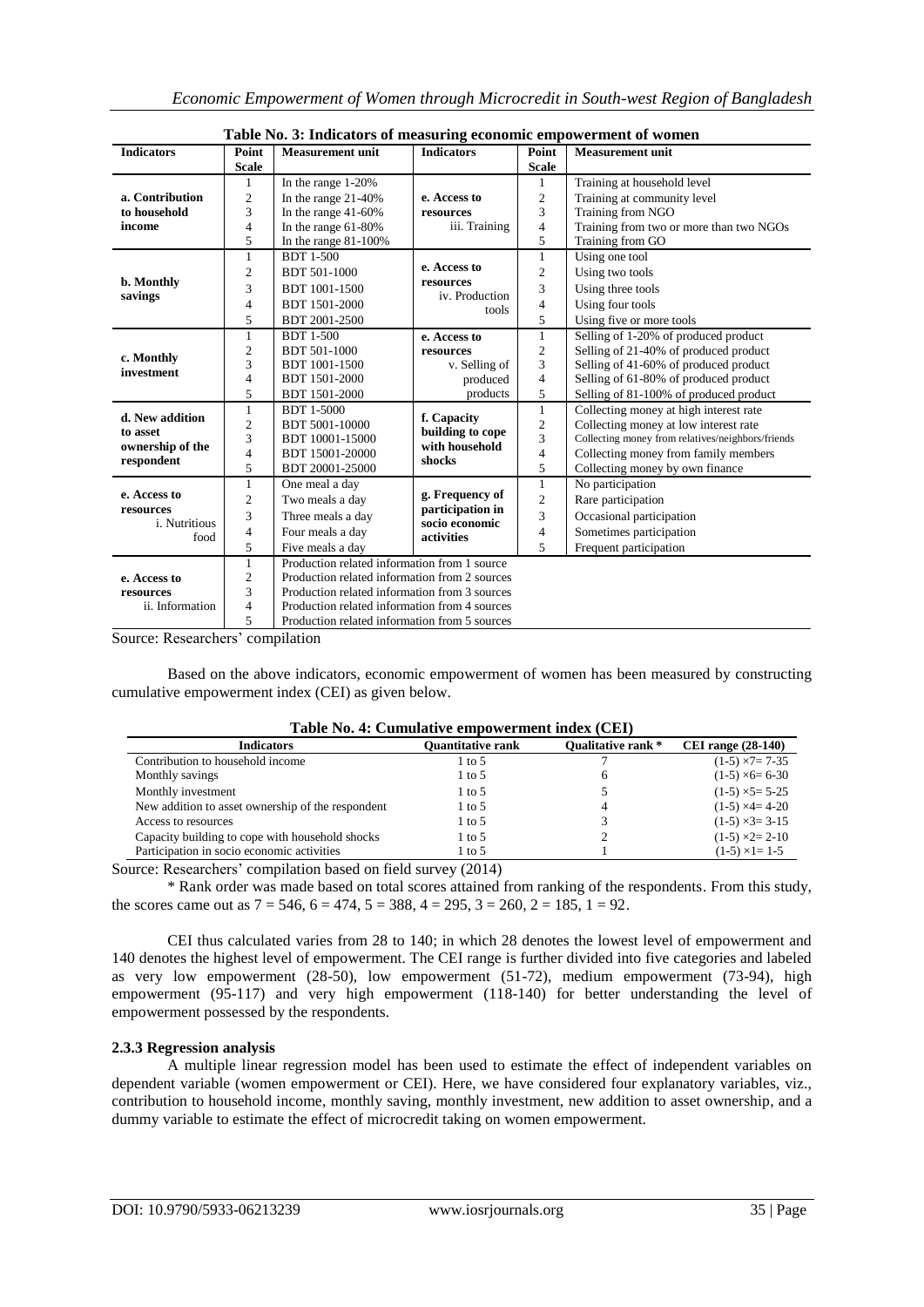CEI = β<sup>0</sup> + β1Inc + β2Sav + β3Inv + β<sup>4</sup> Asst + β5D + µ<sup>i</sup> -------------------------------------------------------(2)

Where,

CEI = Cumulative Empowerment Index Inc = Contribution to household income (in percentage)  $Sav =$  Monthly saving (in BDT) Inv = Monthly investment (in BDT) Asst = New addition to asset ownership of the respondents (in BDT)  $D =$  Dummy variable (microcredit taker = 1 and non-microcredit taker = 0)  $β<sub>0</sub>$  = Intercept term  $β_1, β_2, β_3, β_4, β_5 = Regression co-efficient$  $\mu$  = Stochastic disturbance term

## **III. Results and Discussion**

#### **3.1 Descriptive statistics**

This section discusses present status of the two categories (microcredit take and non-microcredit taker) of respondents through using some socioeconomic variables namely, monthly consumption expenditure, monthly savings, monthly investment and status of asset ownership, etc.

|                            |                           |      | <b>Table No. 5: Summary statistics</b> |           |          |          |                      |          |
|----------------------------|---------------------------|------|----------------------------------------|-----------|----------|----------|----------------------|----------|
| <b>Variables</b>           | Status of<br>microcredit  | Obs. | Mean                                   | Std. dev. | Min      | Max      | Mean<br>difference   | t-value  |
| Monthly                    | Microcredit taker         | 40   | 14300.00                               | 3039.90   | 8000.00  | 20000.00 |                      |          |
| consumption<br>expenditure | Microcredit non-<br>taker | 40   | 14512.50                               | 2448.15   | 10000.00 | 20000.00 | $-212.50$            | $-0.344$ |
|                            | Microcredit taker         | 40   | 1397.50                                | 521.57    | 500.00   | 2500.00  |                      |          |
| Monthly savings            | Microcredit non-<br>taker | 40   | 1117.50                                | 333.31    | 500.00   | 2000.00  | $280.00^*$           | 2.86     |
| Monthly                    | Microcredit taker         | 40   | 1167.50                                | 413.48    | 500.00   | 2500.00  | $227.50^*$           |          |
| investment                 | Microcredit non-<br>taker | 40   | 940.00                                 | 309.71    | 500.00   | 2000.00  |                      | 2.78     |
| Asset ownership            | Microcredit taker         | 40   | 13875.00                               | 5316.58   | 5000.00  | 25000.00 | 3250.00 <sup>*</sup> | 3.20     |
| status                     | Microcredit non-<br>taker | 40   | 10625.00                               | 3585.49   | 5000.00  | 18000.00 |                      |          |

Source: Researchers' compilation based on field survey (2014)

[Note:  $* =$  significant at 1% level, Obs. = Observation, Std. dev. = Standard Deviation, Min = Minimum, Max = Maximum]

From the above Table 5, it is evident that mean monthly consumption expenditure of the microcredit takers is BDT 14300 with a standard deviation of 3039.90. On the other hand, average monthly consumption expenditure of the non-microcredit takers is BDT 14512.50 with a standard deviation of 2448.15. Mean difference among the two groups in terms of monthly expenditure is negative and it is not statistically significant. In case of, monthly saving, microcredit takers enjoy larger mean saving than the non-microcredit takers. In the above Table 5, we see that mean difference of monthly saving among the two groups is BDT 280. The estimated t-value is 2.86, which indicates that the mean difference is statistically significant at 1% level. Besides, we observe that mean monthly investment and asset ownership of microcredit takers are more than non-microcredit takers in the study area, and the differences between the two groups in these respects are statistically significant at 1% level.

#### **3.2 Ranking of limitations of microcredit with priority index (P.I)**

There are some limitations of microcredit as indicated by the recipients. These limitations are identified on the basis of construction of priority index.

| <b>Identified</b>  | 1 <sup>st</sup> Priority | $2nd$ Priority | 3 <sup>rd</sup> Priority | 4 <sup>th</sup> Priority | 5 <sup>th</sup> Priority |    | P.I  | Rank  |
|--------------------|--------------------------|----------------|--------------------------|--------------------------|--------------------------|----|------|-------|
| problems           | $(S=1.0)$                | $(S=0.75)$     | $(S=0.50)$               | $(S=0.25)$               | $(S=0.00)$               |    |      | order |
|                    |                          |                |                          |                          |                          |    |      |       |
| High interest rate |                          |                |                          |                          |                          | 40 | 0.86 |       |
| Small loan size    |                          | 28             |                          |                          |                          | 40 | 0.73 |       |

|  | Table No. 6: Ranking of limitations of microcredit with priority index (P.I) |  |  |  |
|--|------------------------------------------------------------------------------|--|--|--|
|  |                                                                              |  |  |  |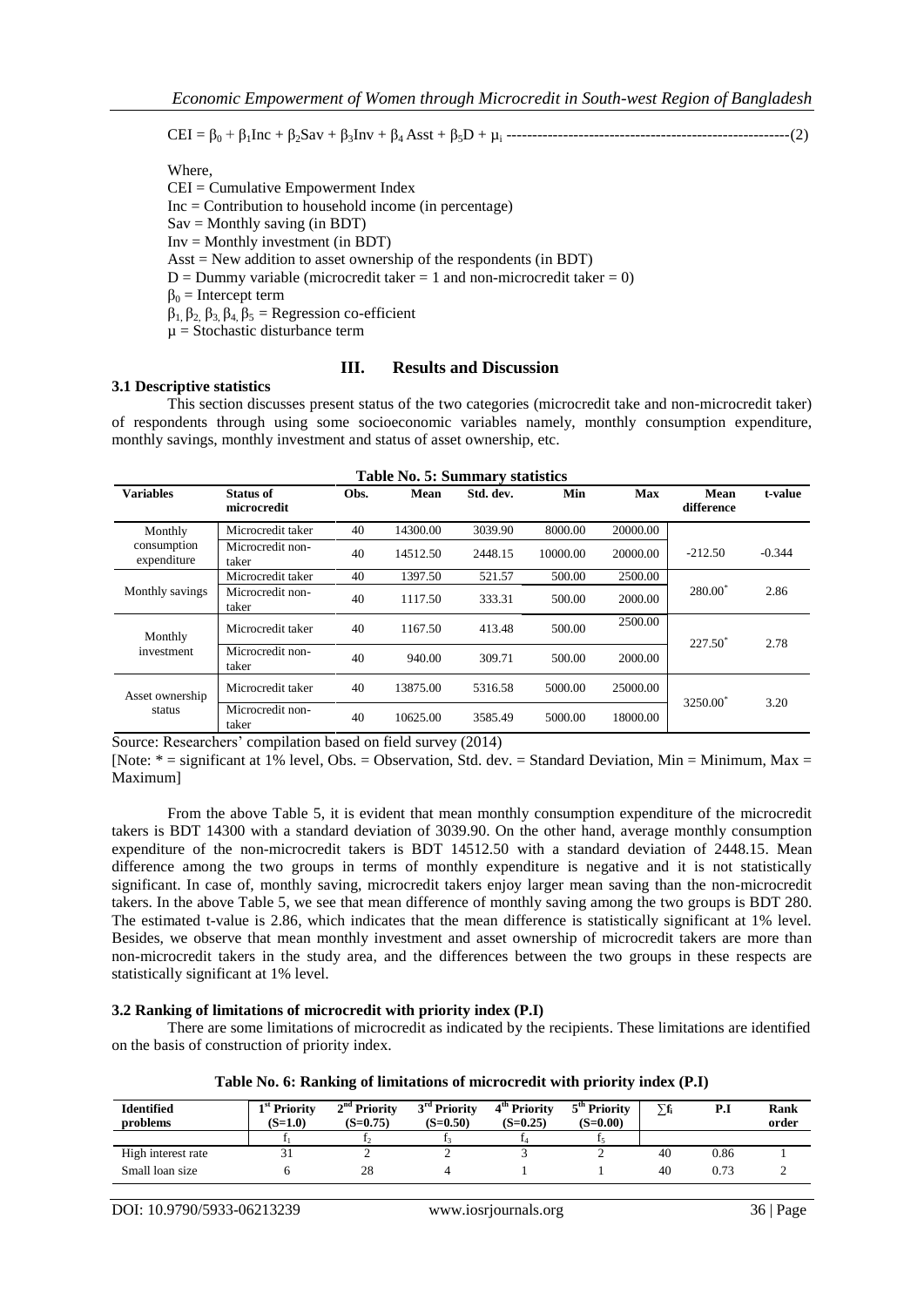| Unfavorable repayment                                                                                   | ∼ | 26 |    |    | 40 | J.55 |  |
|---------------------------------------------------------------------------------------------------------|---|----|----|----|----|------|--|
| system                                                                                                  |   |    |    |    |    |      |  |
| Problematic system of                                                                                   |   |    | 23 |    | 40 |      |  |
| group dynamics                                                                                          |   |    |    |    |    |      |  |
| Lack of skill                                                                                           |   |    |    | 28 | 40 | 0.09 |  |
| $\Omega$ arrays December $\Omega$ are $\Omega$ at the level on $\mathcal{L}$ of $\Lambda$ arrays (2014) |   |    |    |    |    |      |  |

Source: Researchers' compilation based on field survey (2014)

From the above Table 6, it is evident that, high interest rate is ranked as the most acute limitation of microcredit. Next one is small loan size which is ranked 2. Unfavorable repayment system is ranked 3. Problematic system of group dynamics and lack of skill are two other major limitations which are identified by the respondents. These two problems are ranked 4 and 5 respectively.

#### **3.3 Measurement of economic empowerment of women**

The economic empowerment of women in the study area is measured by the Cumulative Empowerment Index (CEI) constructed with seven indicators, such as, contribution to household income, monthly savings, monthly investment, new addition to asset ownership of the respondents, access to resource, capacity building to cope with household shocks, and participation in socio economic activities.

#### **3.3.1 Extent of women empowerment**

The distribution of total respondents (both taking microcredit and not taking microcredit) - on the basis of CEI is represented in Table 7 and descriptive statistics regarding this result are shown in Table 8.

From the Table 7, we see among 40 microcredit taking women, 2.5% possess very low level of empowerment, whereas, 5% possesses very high level of empowerment. About 20% women have low empowerment, 47.5% women enjoy medium empowerment and 25% have high empowerment. The results also show that, about 22.5% of women possess very low to low level of empowerment and 70% of the women enjoy medium empowerment and its below categories. Moreover, 30% have high to very high level of empowerment.

| Category                 | <b>Score</b> |                  | <b>Microcredit taker</b> |                  | Microcredit non-taker | <b>Total respondents</b> |            |  |
|--------------------------|--------------|------------------|--------------------------|------------------|-----------------------|--------------------------|------------|--|
|                          |              | <b>Frequency</b> | Percentage               | <b>Frequency</b> | Percentage            | <b>Frequency</b>         | Percentage |  |
| Very low<br>empowerment  | 28-50        |                  | 2.5                      | 4                | 10                    | 5                        | 6.25       |  |
| Low<br>empowerment       | 51-72        | 8                | 20                       | 18               | 45                    | 26                       | 32.50      |  |
| Medium<br>empowerment    | 73-94        | 19               | 47.5                     | 15               | 37.5                  | 34                       | 42.50      |  |
| High<br>empowerment      | 95-117       | 10               | 25                       | 3                | 7.5                   | 13                       | 16.25      |  |
| Very high<br>empowerment | 118-140      | $\mathfrak{D}$   | 5                        |                  |                       | 2                        | 2.5        |  |
| <b>Total</b>             |              | 40               | 100                      | 40               | 100                   | 80                       | 100        |  |

**Table No. 7: Distribution of sample on the basis of CEI**

Source: Researchers' compilation based on field survey (2014)

On the other hand, from the same Table 7, we see that, among 40 non-microcredit taking women, 10% possess very low level of empowerment; whereas, no one possesses very high level of empowerment. About 45% women have low empowerment, 37.5% women enjoy medium empowerment and 7.5% have high empowerment. The results also show that, about 55% women enjoy very low to low level of empowerment and 92.5% of the respondents possess medium empowerment and its below categories.

However, Table 7 exhibits the comparative study of the economic empowerment of women on the basis of CEI analysis. It has been seen that microcredit taker women are enjoying more empowerment than those who do not take microcredit. Among the first group, 2.5% possess very low empowerment; whereas, about 10% of women belonging to the second group enjoy the same. About 20% of microcredit taking women have low empowerment; on the other hand, this figure is 45% for those who fall under non-microcredit taker. Besides, 47.5% women taking microcredit enjoy medium empowerment status, whereas, 37.5% of nonmicrocredit taking women possess the same status. In addition, high empowerment status is enjoyed by 25% of microcredit taking women and only 7.5% of the non-microcredit taking women belong to that category. Finally, about 5% of the women possess very high empowerment status, which level of employment status is enjoyed by none in the latter group.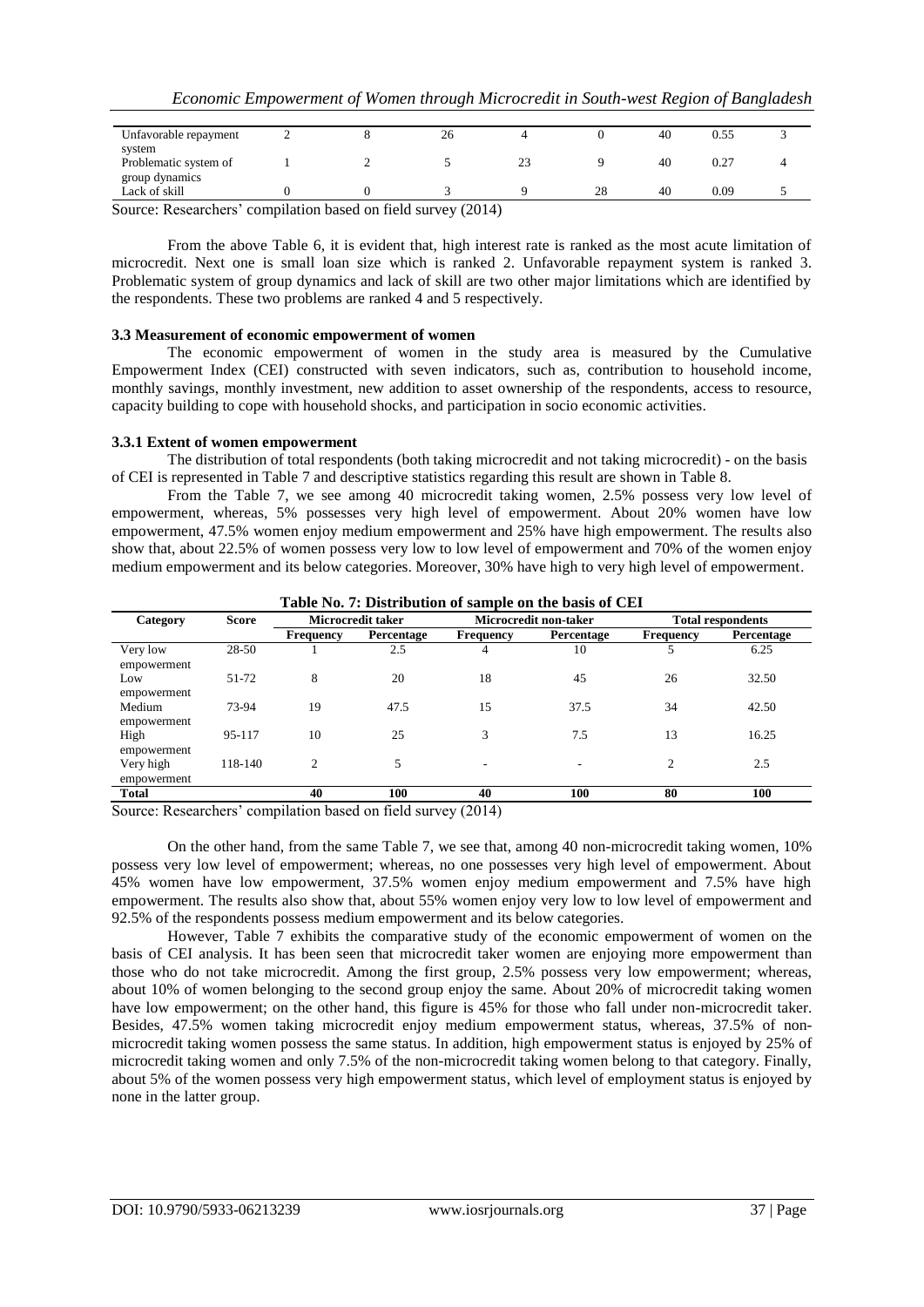|                 | Table No. 8: Descriptive statistics of total respondents on the basis of CEI |      |       |           |     |     |                    |         |
|-----------------|------------------------------------------------------------------------------|------|-------|-----------|-----|-----|--------------------|---------|
| <b>Variable</b> | Status of<br>microcredit                                                     | Obs. | Mean  | Std. dev. | Min | Max | Mean<br>difference | t-value |
|                 | Microcredit taker                                                            | 40   | 87.10 | 18.08     | 47  | 124 |                    |         |
| Mean CEI        | Microcredit<br>$non-$<br>taker                                               | 40   | 71.25 | 15.55     | 44  | 105 | 15.85              | 4.20    |

Source: Researchers' compilation based on field survey (2014)

The above Table 8 shows that in case of microcredit taker, mean CEI score is 87.10, the standard deviation is 18.08. On the other hand, for microcredit non-taker, mean CEI score is 71.25 with a standard deviation of 15.55. The maximum CEI score is 124 and the minimum is 44 for all respondents. The estimated tvalue is 4.20, stating that mean difference among the two groups is statistically significant at 1% level. Therefore, it is clear that, on an average the credit-taker women enjoy higher level of employment in comparison to non-taker women.

#### **3.3.2 Regression results**

In this section, results of the multiple regression models have been presented to examine the effects of four key explanatory variables on CEI as proxy of economic empowerment of women in the study area. The estimated results have been described in the table below.

| Table No. 9: Determinants of women empowerment in the study area |               |                   |              |                       |           |
|------------------------------------------------------------------|---------------|-------------------|--------------|-----------------------|-----------|
| Variables                                                        | <b>Symbol</b> | <b>Parameters</b> | Coefficients | <b>Standard error</b> | t-ratios  |
| Constant                                                         |               | $p_0$             | 10.37        | 2.169                 | $4.78^*$  |
| Contribution to household income                                 | Inc.          |                   | 0.56         | 0.042                 | $13.36^*$ |
| Monthly saving                                                   | Sav           | D2                | 0.011        | 0.002                 | $5.39*$   |
| Monthly investment                                               | Inv           | Þ٦                | 0.012        | 0.002                 | $5.07^*$  |
| Asset ownership                                                  | Asst          |                   | 0.0009       | 0.0001                | $6.68^*$  |
| Status regarding microcredit taking                              |               | B٠                | 0.70         | 1.116                 | 0.63      |
| R-squared = 0.94. Number of observation = 80. Mean VIF = $2.42$  |               |                   |              |                       |           |

Source: Researchers' compilation based on field survey (2014)

[Note:  $* =$  significant at 1% level]

The estimated regression result shown in Table 9 hold up the proposition that, economic empowerment of women depends on the aforesaid variables. The model finds that by using CEI as dependent variable in regression analysis, the explanatory variables are highly significant. Findings show that with 1 unit increase in contribution to household expenditure, monthly saving, monthly investment, and new addition to asset ownership of the respondents, value of CEI correspondingly changes 0.56 units, 0.011 units, 0.012 units, and 0.0009 units positively. Moreover, the  $R^2$  value is 0.94 that means the explanatory variables can explain 94 percent of the variation of the explained variable. Here, the estimated result of microcredit status shows positive impact on CEI although this is not found to be statistically significant. Estimated values of standard error of this model are also very low. Finally, there exists low multicollinearity among the explanatory variables as the mean variance inflation factor (VIF) is only 1.51.

## **IV. Concluding Remarks**

Empirical research and discussion of the results hold up the proposition that women empowerment depends on the aforementioned variables. The women who take microcredit and who do not take microcredit contribute to their household income. But, the microcredit taker women had greater control over resources than non-microcredit taking women. Moreover, microcredit taking women enjoy relatively higher level of economic empowerment than those of non-microcredit takers. The results obtained by calculating cumulative empowerment index indicate that microcredit taking women have more flexibility in terms of taking decision on household consumption, investment, saving, earning money, access to assets and resources, participation in socioeconomic activities, etc., as compared with women who do not receive microcredit. Regression results suggest that contribution to household income, monthly saving, monthly investment, and new addition to asset ownership have positive and statistically significant influence on economic empowerment in the study area. So, based on the empirical result, it can be concluded that microcredit taking has a positive effect on economic empowerment of women.